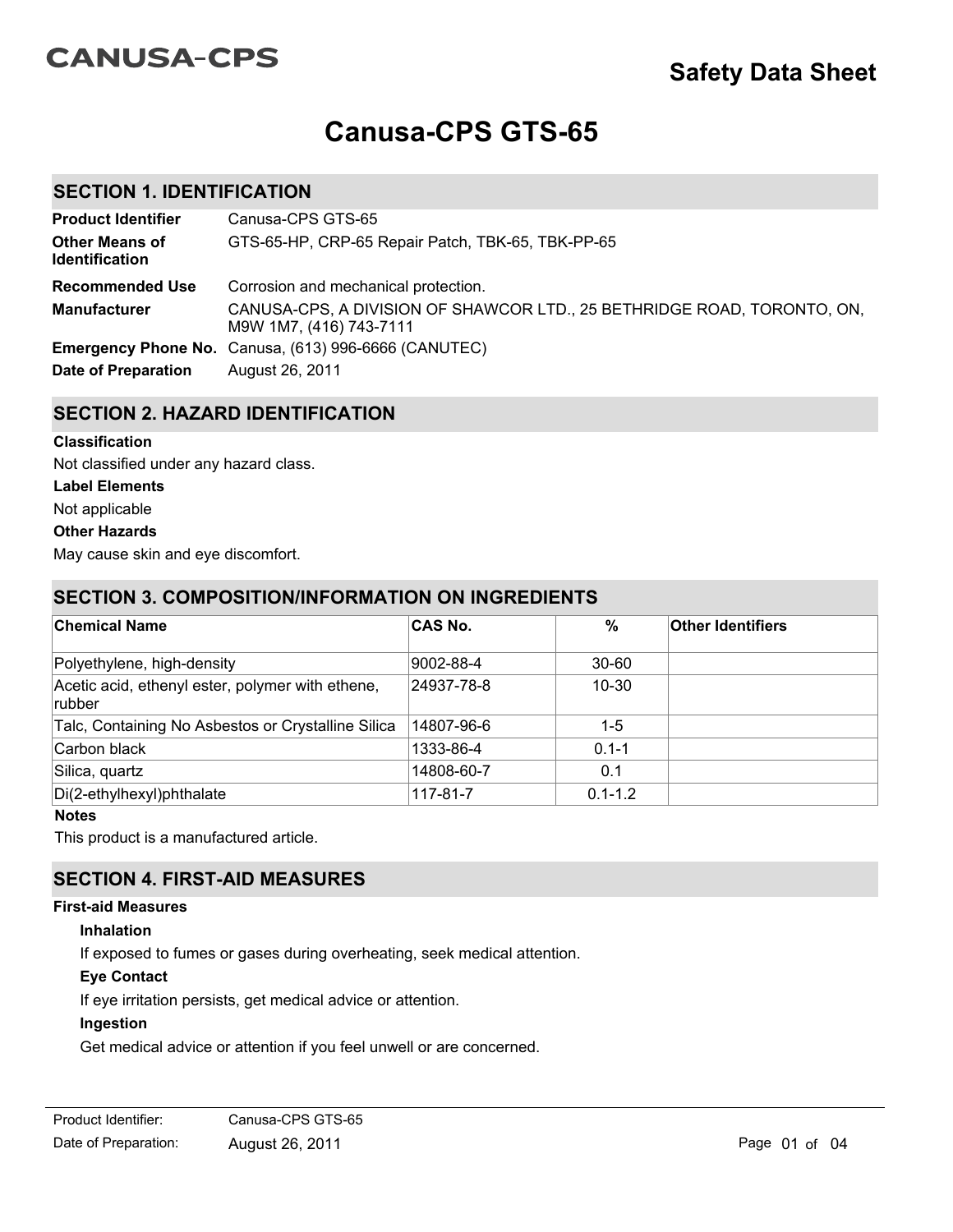# **SECTION 5. FIRE-FIGHTING MEASURES**

### **Extinguishing Media**

### **Suitable Extinguishing Media**

Water spray; dry chemical; carbon dioxide; foam.

### **Specific Hazards Arising from the Product**

When heated to decomposition, burns and emits flames with an acrid odour.

### **Special Protective Equipment and Precautions for Fire-fighters**

Use self-contained breathing apparatus during firefighting.

# **SECTION 6. ACCIDENTAL RELEASE MEASURES**

**Environmental Precautions**

Not applicable.

### **Methods and Materials for Containment and Cleaning Up**

Dispose of in compliance with applicable legislation.

### **SECTION 7. HANDLING AND STORAGE**

### **Precautions for Safe Handling**

Avoid overheating. Do not breathe fumes produced during overheating or burning. Keep the product clean, prevent contamination.

### **Conditions for Safe Storage**

Cool, dry environment.

# **SECTION 8. EXPOSURE CONTROLS/PERSONAL PROTECTION**

### **Control Parameters**

Not available.

This product is a manufactured article.

#### **Appropriate Engineering Controls**

General ventilation is usually adequate. Use local exhaust ventilation, if general ventilation is not adequate to control amount in the air.

### **Individual Protection Measures**

### **Eye/Face Protection**

Safety goggles recommended during flame heating.

#### **Skin Protection**

Long sleeves and pants.

#### **Respiratory Protection**

Not normally required if product is used as directed. Use a NIOSH approved respirator with organic vapour cartridges when in a confined or restricted area or if ventilation is not adequate.

### **SECTION 9. PHYSICAL AND CHEMICAL PROPERTIES**

**Other Physical Property 1** Adhesive coated plastic **Physical State** Solid **Other Information**

### **SECTION 10. STABILITY AND REACTIVITY**

#### **Reactivity**

Not applicable.

#### **Possibility of Hazardous Reactions**

Product Identifier: Canusa-CPS GTS-65 Date of Preparation: August 26, 2011 **Page 02 of 04** Page 02 of 04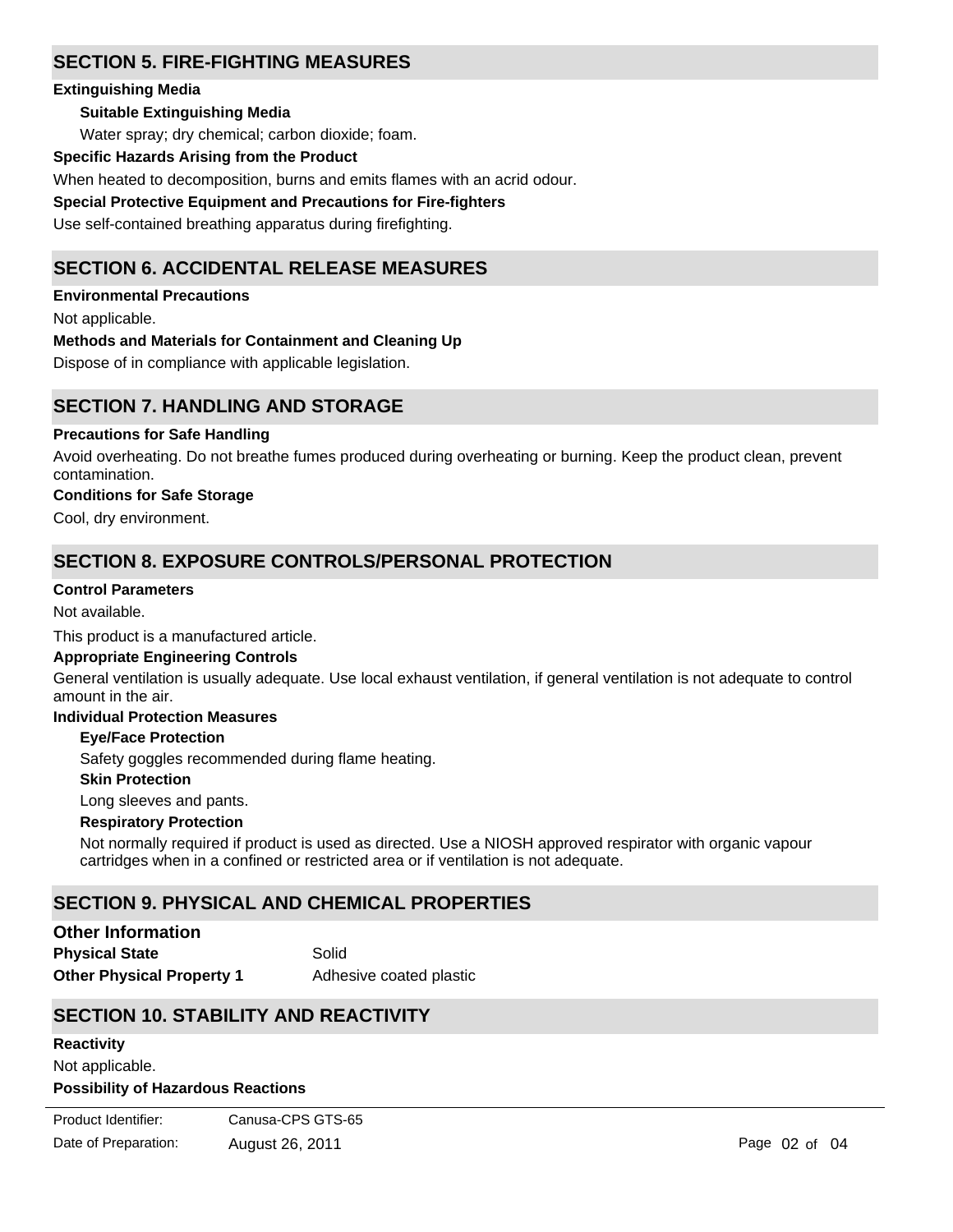# **SECTION 11. TOXICOLOGICAL INFORMATION**

This product is a manufactured article. All components are completely encased in the product.

### **Acute Toxicity**

| ∣Chemical Name                                             | <b>LC50</b>                     | LD50 (oral)          | LD50 (dermal)        |
|------------------------------------------------------------|---------------------------------|----------------------|----------------------|
| Polyethylene, high-density                                 |                                 | $>$ 2000 mg/kg (rat) |                      |
| Carbon black                                               | 6750 mg/m3 (4-hour<br>exposure) |                      |                      |
| Acetic acid, ethenyl ester,<br>polymer with ethene, rubber |                                 | 2500 mg/kg (rat)     |                      |
| Di(2-ethylhexyl)phthalate                                  |                                 | 30000 mg/kg (rat)    | 25000 mg/kg (rabbit) |

## **Skin Corrosion/Irritation**

May cause irritation.

### **Carcinogenicity**

| <b>Chemical Name</b>                                          | <b>IARC</b> | <b>ACGIH®</b>  | <b>NTP</b>                | <b>OSHA</b> |
|---------------------------------------------------------------|-------------|----------------|---------------------------|-------------|
| Polyethylene, high-density                                    | Not Listed  | Not Listed     | <b>Not Listed</b>         | Not Listed  |
| Talc, Containing No Asbestos Group 1<br>or Crystalline Silica |             | ΙA1            | <b>Not Listed</b>         | Not Listed  |
| Carbon black                                                  | Group 2B    | lА3            | Not Listed                | Not Listed  |
| Acetic acid, ethenyl ester,<br>polymer with ethene, rubber    | Not Listed  | Not designated | Not Listed                | Not Listed  |
| Di(2-ethylhexyl)phthalate                                     | Group 2B    | A3             | Reasonably<br>anticipated | Not Listed  |
| Silica, quartz                                                | Group 1     | A2             | Known carcinogen          | Not Listed  |

# **SECTION 12. ECOLOGICAL INFORMATION**

### **Ecotoxicity**

**Acute Aquatic Toxicity**

| <b>Chemical Name</b>                                     | <b>LC50 Fish</b>                                   | <b>IEC50 Crustacea</b>                                                                  | <b>ErC50 Aquatic</b><br><b>Plants</b> | ErC50 Algae |
|----------------------------------------------------------|----------------------------------------------------|-----------------------------------------------------------------------------------------|---------------------------------------|-------------|
| Talc, Containing No<br>Asbestos or Crystalline<br>Silica | 1000 mg/L<br>(semi-static)                         |                                                                                         |                                       |             |
| Di(2-ethylhexyl)phthalate                                | 11 mg/L (Daphnia<br>magna (water flea);<br>static) | 1.3 mg/L (Daphnia<br>magna (water flea);<br>48-hour; fresh water; 48-hour; fresh water) |                                       |             |

# **SECTION 13. DISPOSAL CONSIDERATIONS**

### **Disposal Methods**

Dispose of in compliance with all federal, state, provincial, municipal and local legislation.

# **SECTION 14. TRANSPORT INFORMATION**

This section is not required by WHMIS 2015. This section is not required by OSHA HCS 2012. Not regulated under Canadian TDG regulations. Not regulated under US DOT Regulations. Not regulated under IATA